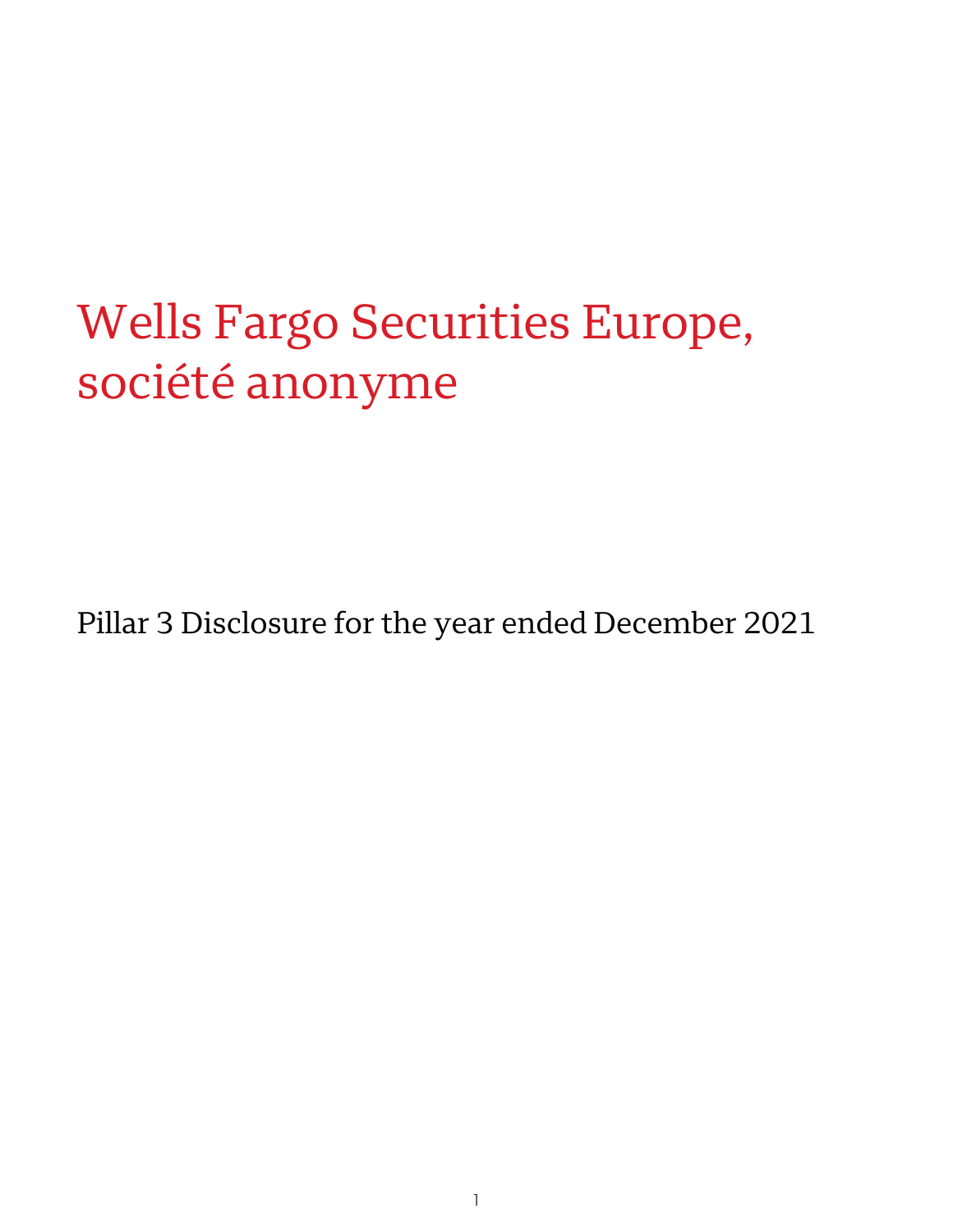# Table of contents

| 1. Introduction                     | 3  |
|-------------------------------------|----|
| 2. Risk Governance                  | 4  |
| 3. Capital Adequacy and Key Metrics | 11 |
| 4. Own Funds                        | 12 |
| 5. Capital Requirements             | 13 |
| 6. Remuneration                     | 14 |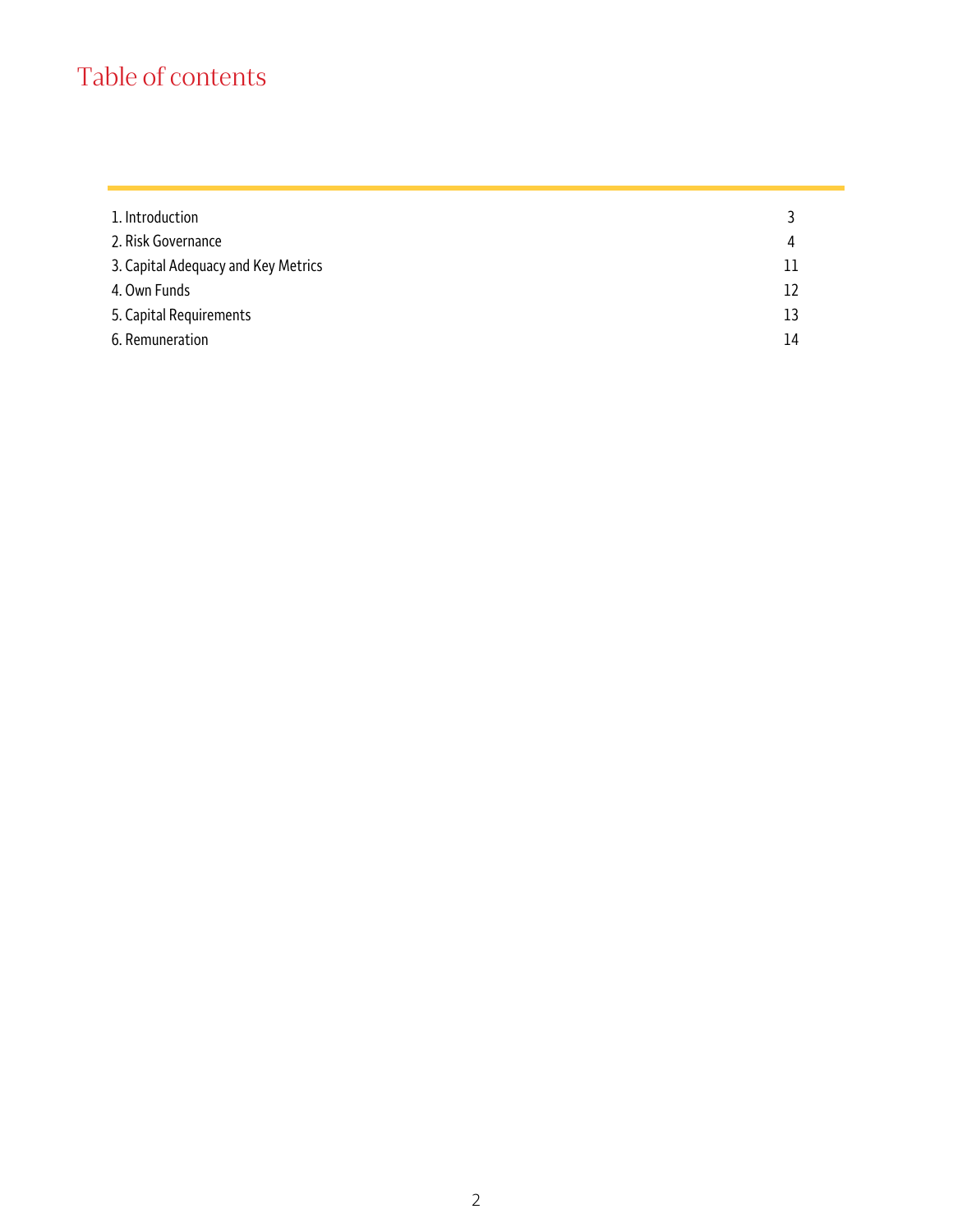# <span id="page-2-0"></span>1. Introduction

## 1.1 Objective

 Wells Fargo Securities Europe S.A (**WFSE** or the **Firm**) was subject to the EU Capital Requirements Regulation (**CRR**) until 26 June 2021 at which point the new Prudential Framework for Investment firms came into effect. This is implemented through regulation (EU) 2019/2033 Investment Firm Regulation (**IFR**) and (EU) 2019/2034 Investment Firm Directive (**IFD**) which has been transposed into French law. WFSE is required to meet the requirements laid out in the IFR and IFD on the date of preparation of these disclosures.

 This document is prepared in accordance with the disclosure requirements set out under Part Six of the IFR and WFSE's Pillar 3 Policy. The firm's Pillar 3 disclosures and policy are subject to a formal governance process and are reviewed and approved by the WFSE Board of Directors (**the Board**) on an annual basis or more frequently if required.

 The qualitative and quantitative information in this document represent the position of WFSE as at 31st December 2021, and the rule framework applicable on that date. The quantitative disclosures in this document are calculated according to the approaches outlined in the IFR.

 This document does not constitute a set of financial statements. The WFSE audited financial statements are prepared in accordance with the applicable French company law and accounting standards. Information contained in the WFSE 2021 audited financial statements may contain differences with the information in this document as the regulatory approaches may differ from accounting definitions.

### 1.2 WFSE Background

 WFSE was officially registered and authorised to conduct business as an investment firm and commenced business during 2019.

 WFSE's shareholders, EVEREN Capital Corporation (**EVEREN**) and Wells Fargo Central Pacific Holdings (**WFCPH**), are wholly owned, indirect subsidiaries of Wells Fargo & Company (**WFC**). The WFC group has total assets of \$1.9 trillion as at 31 December 2021.

 WFSE therefore remains a 100% subsidiary of WFC which prepares Pillar 3 disclosures on a consolidated basis.

 As a result of this ownership structure WFSE, under Article 5 of the IFR must comply with the obligations laid down in Part Six on an individual basis.

 WFSE is a Markets in Financial Instruments Directive II (**MiFID II**) compliant-entity, entitled to conduct investment business in all of the EU / EEA jurisdictions on a cross-border basis by exercising passport rights and its primary activities comprise:

- Sales of securities;
- Underwriting, distributing and dealing in debt securities;
- • Providing corporate finance advice on securities, investments, mergers & acquisitions, capital and financing transactions, and similar transactions;
- Executing listed futures on behalf of clients (activity discontinued since February 2021).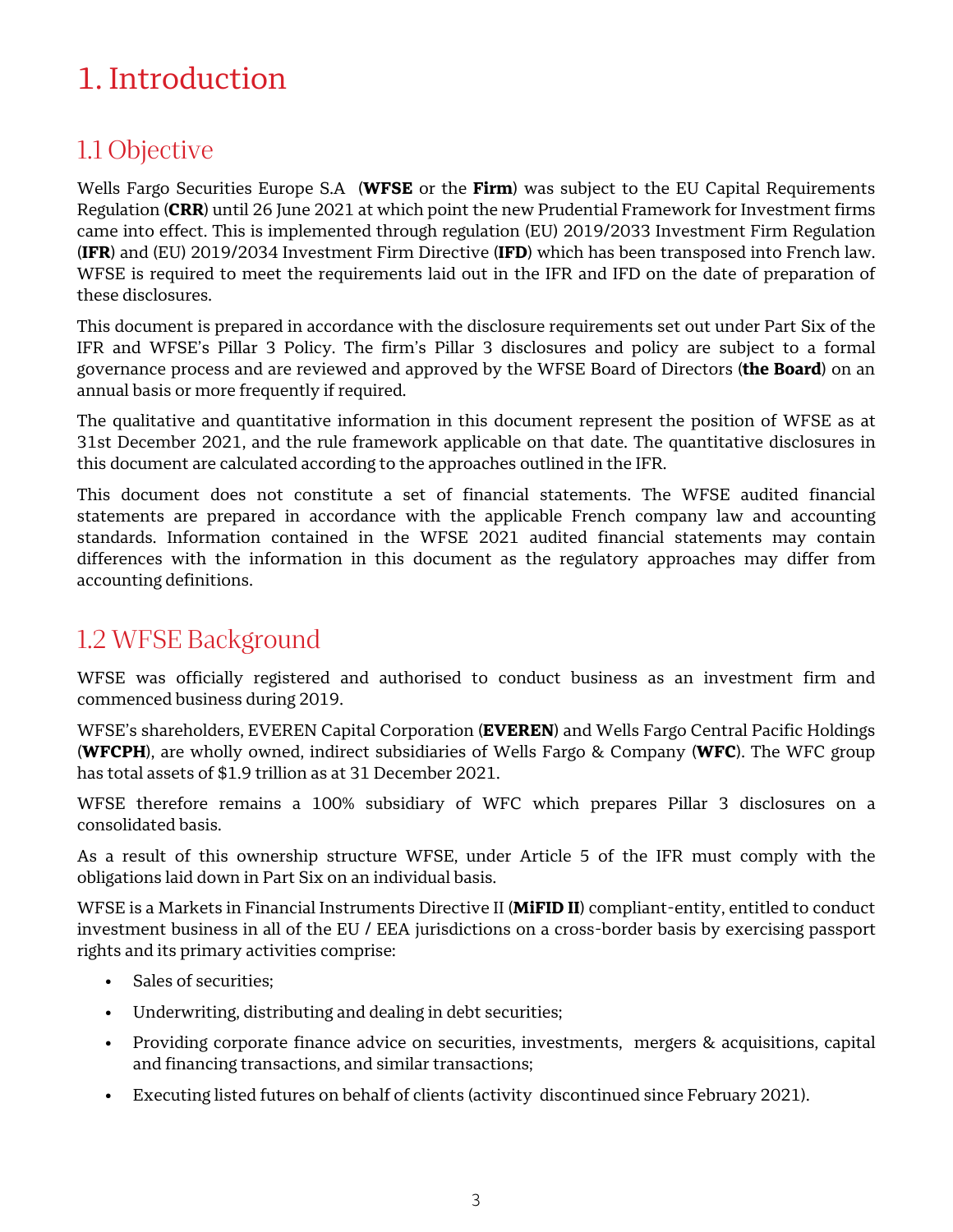# <span id="page-3-0"></span>2. Risk Governance

### 2.1 Introduction

 The prudent taking of risk, in line with WFSE's strategy, is fundamental to its future growth. WFSE's business operations are based on conscious and disciplined risk-taking. Independent risk management, compliance and audit processes with proper management accountability are critical to the interests and concerns of our stakeholders. The business growth strategy benefits from areas where WFSE has deep domain expertise, strong client base and robust risk management and governance infrastructure.

 The WFSE Board sets the tone by supporting a strong risk culture that guides how employees conduct themselves and make decisions. Every employee has a role to play in risk management, including establishing and maintaining WFSE's risk and control environment. The WFSE risk culture is supported by the following principles:

- • Risk management policies that set out authorities and responsibilities for taking and managing risks;
- • A clear risk appetite statement that sets out the types and levels of risk WFSE is prepared to take;
- Active monitoring of risks and taking mitigating actions where they fall outside accepted levels;
- • Identification, analysis, and escalation of breaches of risk limits where repeated or unauthorised exceptions may result in disciplinary action; and
- • Resilient risk controls that promote multiple perspectives on risk and reduce the reliance on single risk measures.
- • Senior management expects employees to speak up when they see something that could cause harm to WFSE's customers, communities, employees, shareholders or reputation.

 The Board oversees the risk appetite statement and risk profile of WFSE and ensures that business developments are consistent with the risk appetite and strategic goals.

 The WFSE Statement of Risk Appetite (**SoRA**) is comprised of both qualitative and quantitative components and metrics which are monitored on a frequent basis. The SoRA is reviewed on at least an annual basis. The business strategy, key ratios, internal data and issues are used to ensure appropriate calibration of the thresholds.

 The Board also reviews and endorses WFSE's risk management activities, which includes the establishment of policies for the control of risk. The Board receives information on the risk profile of WFSE, breaches of policy framework and external developments that may have some impact on the effectiveness of the risk management activities. It also approves significant changes to risk management policies and approves WFSE's SoRA annually.

 The Board also ensures that the Wells Fargo risk culture remains strong and that controls are respected by staff. This is achieved by the Board setting clear expectations regarding appropriate behaviours; and implemented by WFSE's Senior Management through their leadership actions, communication and organisational governance.

 The WFSE risk governance structure is made up of the committees outlined below, which aid senior management and the Board in the identification, assessment, monitoring and management of risk in the entity.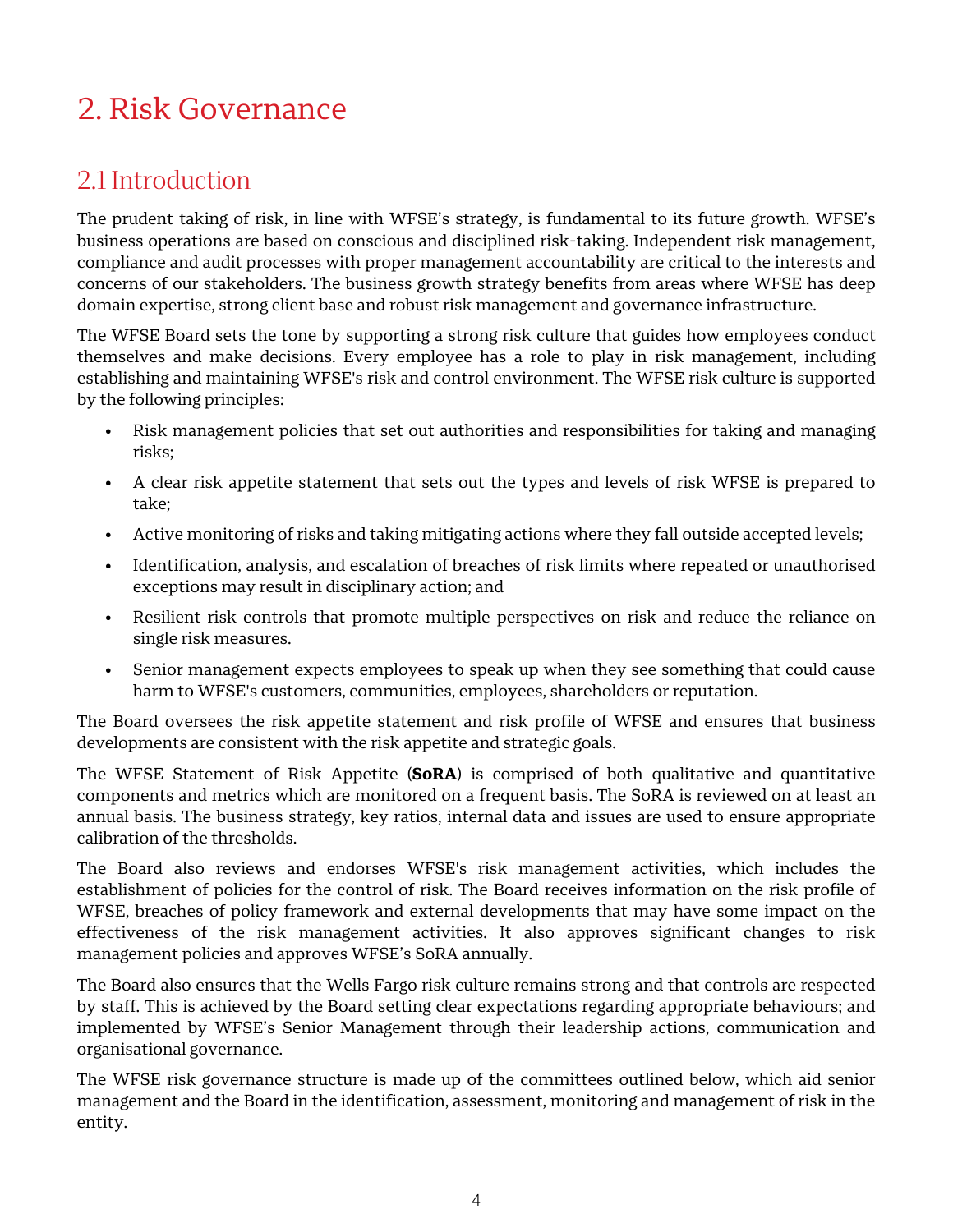### 2.2 WFSE Committee structure

|                        | <b>Monthly</b>                                                                                                                                                                                                                                                                                                                               | Quarterly                                                                                        | <b>As required</b>                                                                                                                                                                                                                                                                                                                                                                              |
|------------------------|----------------------------------------------------------------------------------------------------------------------------------------------------------------------------------------------------------------------------------------------------------------------------------------------------------------------------------------------|--------------------------------------------------------------------------------------------------|-------------------------------------------------------------------------------------------------------------------------------------------------------------------------------------------------------------------------------------------------------------------------------------------------------------------------------------------------------------------------------------------------|
| <b>WFSE Specific</b>   | <b>WFSE Executive Management</b><br>Committee (ExCo)<br><b>WFSE Asset-Liability</b><br>Committee (ALCO)<br><b>WFSE Risk and Control Council</b>                                                                                                                                                                                              | <b>WFSE Board</b><br>$\bullet$<br><b>WFSE Regulatory Reporting</b><br>Oversight Committee (RROC) |                                                                                                                                                                                                                                                                                                                                                                                                 |
| EMEA Wide <sup>1</sup> | <b>EMEA ALCO</b><br>$\bullet$<br><b>EMEA EXCO</b><br>$\bullet$<br><b>EMEA Operating Committee</b><br>$\bullet$<br>(EMEA OPCO)<br><b>EMEA Regional Risk and</b><br><b>Control Committee (EMEA</b><br>RRC)<br><b>EMEA New Initiatives</b><br>Committee (EMEA NIC)<br><b>EMEA Clients Assets Steering</b><br>$\bullet$<br>Committee (EMEA CASS) | <b>EMEA CIB Markets Best</b><br>٠<br><b>Execution Committee</b>                                  | <b>LIBOR Product Review</b><br>Committee<br><b>EMEA Underwriting Approval</b><br>Committee (UAC)<br><b>EMEA Mergers and</b><br><b>Acquisitions Capital</b><br>Committee (E-MACC)<br><b>EMEA Ops Reg Change</b><br>$\bullet$<br><b>Steering Committee (ORCSC)</b><br><b>EMEA Remuneration Steering</b><br>$\bullet$<br>Group (ERSG)<br><b>EMEA Remuneration Risk</b><br>Review Committee (ERRRC) |

#### WFSE Board of Directors

The Directors of WFSE as at 31st December 2021 are listed under table 1:

#### **Table 1 -WFSE Directors**

| <b>Directors</b>                      | No. Directorships |
|---------------------------------------|-------------------|
| Daniel Thomas                         |                   |
| Nicholas Bennett                      |                   |
| Rory Hudson                           |                   |
| Simon Ennis (appointed 24 March 2021) |                   |

 WFSE selects its Board members in line with the Wells Fargo Group principles and procedures and in accordance with applicable legal and regulatory requirements regarding recruitment. The selection process aims to identify the best qualified candidates for a position, providing equal opportunity in all employment decisions and without regard to race, colour, gender, national origin, religion, age, sexual orientation, gender identity, disability, pregnancy, marital status or any other status protected by law.

 The primary responsibility of the Board is to set the business objectives, risk strategies and profile for WFSE, to ensure WFSE's compliance with relevant internal policies and applicable laws, and to monitor WFSE's performance against these parameters.

 $^{\rm 1}$  The EMEA Wide committees shown in the table above are Wells Fargo regional committees that include coverage of the WFSE legal entity along with other regional affiliate entities. The WFSE Board retains ultimate decision making control for WFSE.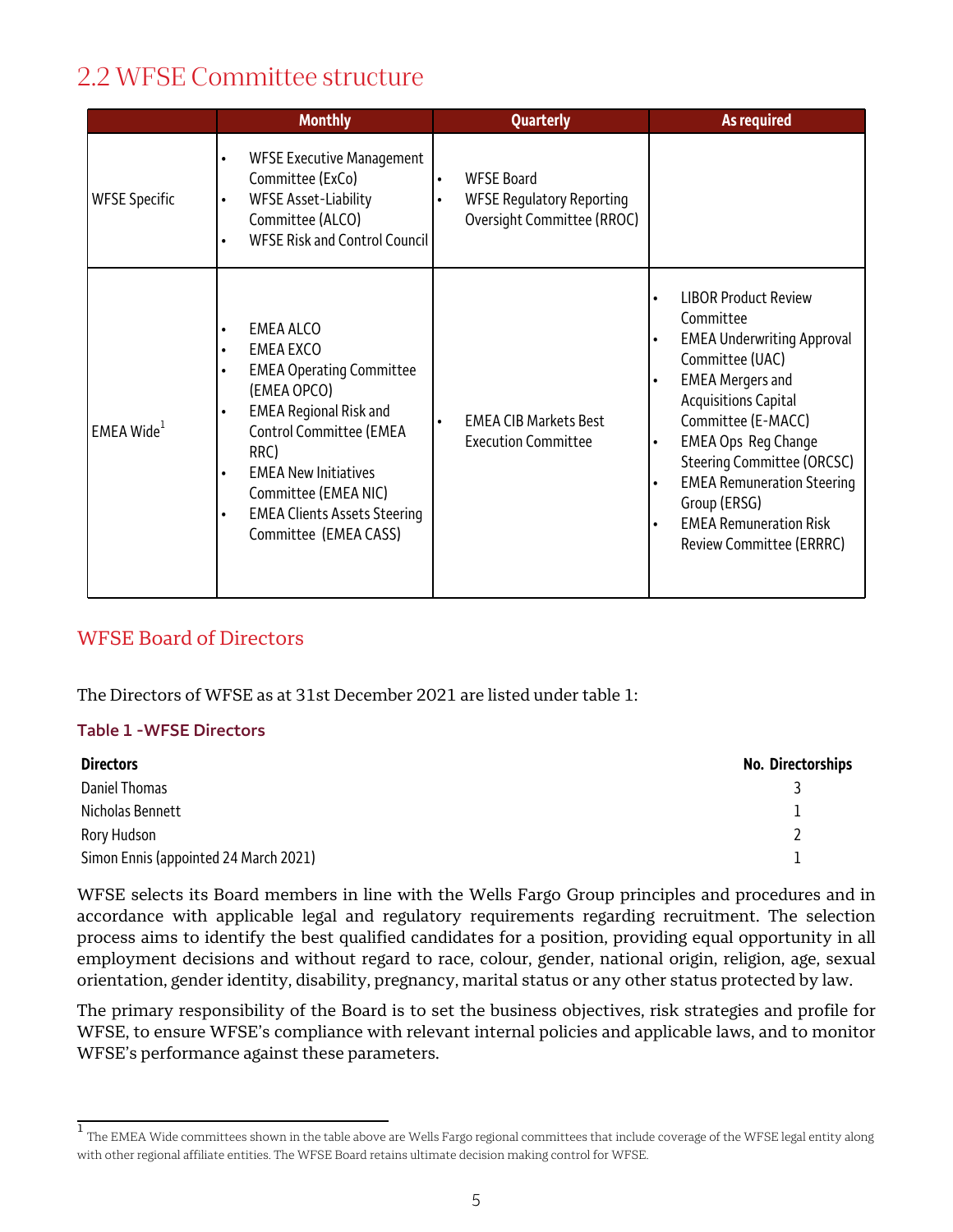The Board may determine that it is appropriate to delegate certain of its responsibilities and decision- making powers to ad-hoc or standing committees. The Board has established a governance structure that includes two legal entity specific committees, the ExCo and the ALCO. The ExCo is concerned with the day to day management of the company. The ALCO provides oversight of the balance sheet, funding, liquidity and capital of WFSE.

 The Board oversee the management of material risks as they apply to WFSE, including credit/ counterparty credit risk, compliance risk, market risk, operational risk, and others. Further detail on the management of these risks can be found in section 2.4 (Sources of material Risk) of this document.

### 2.3 WFSE Risk management program

 WFSE has three lines of defence, each with distinct responsibilities with respect to the risk management program:

 **Front Line:** The Front Line identifies, assesses, manages, and mitigates risk associated with its activities and balances risk and reward in decision-making, while complying with laws, rules, regulations, and the risk management program. The Front Line is comprised of WFSE's teams that have profit and loss responsibility for their respective businesses or otherwise directly perform risk-generating activities. The Front Line is responsible for identifying, measuring, assessing, controlling, mitigating, monitoring, and reporting current and emerging risk exposures associated with its activities and operations.

 The Business Controls team support the front line, and is aligned to the lines of business. This team ensures effective management of risks across the businesses, consistent with Corporate Risk programs. They understand risks facing the lines of business and coordinate with management and IRM on end- to-end business processes, provide consistent implementation of enterprise risk programs, aggregate analytics and reporting, and set consistent standards across the lines of business. In addition, control executives ensure accountability at the line-of-business level for direct implementation and execution of risk-related programs.

 **Independent Risk Management (IRM)**: IRM establishes, implements, and maintains the risk management program under the direction of senior management, and oversees the Front Line's execution of its risk management responsibilities and independently credibly challenges Front Line risk decisions. IRM incorporates senior risk leaders representative of relevant risk areas across the Europe, Middle East & Africa region (EMEA) where the EMEA Regional Chief Risk Officer (EMEA RCRO) has overall regional oversight and responsibility of Credit Risk, Market Risk, Liquidity Risk, Operational Risk, Compliance Risk, Reputation Risk, Model Risk, Strategic Risk and Interest Rate Risk. In addition, this structure is further enhanced by a network of control committees in order to provide governance, decision making and escalation.

 IRM is responsible for maintaining an enterprise-wide view of current and emerging risk exposures (in aggregate both across WFSE and for individual risk types). Relevant risk data is leveraged from various company risk data systems as appropriate and follows internal guidelines. IRM is also responsible for developing, reviewing and implementing enterprise-wide risk management frameworks, policies, standards and procedures (specific to individual risk types and sub-risk types); and ensuring coordination and consistency in the application of effective risk management approaches.

 WFSE Chief Risk Officer and Chief Compliance Officer are the IRM team members responsible for risk management in the legal entity. They are supported by the EMEA regional risk management team in execution of their responsibilities.

 **Internal Audit**: Internal Audit is responsible for acting as an independent assurance function. The WFSE Head of Internal Audit is responsible for evaluating and improving the effectiveness of governance, risk management and control processes.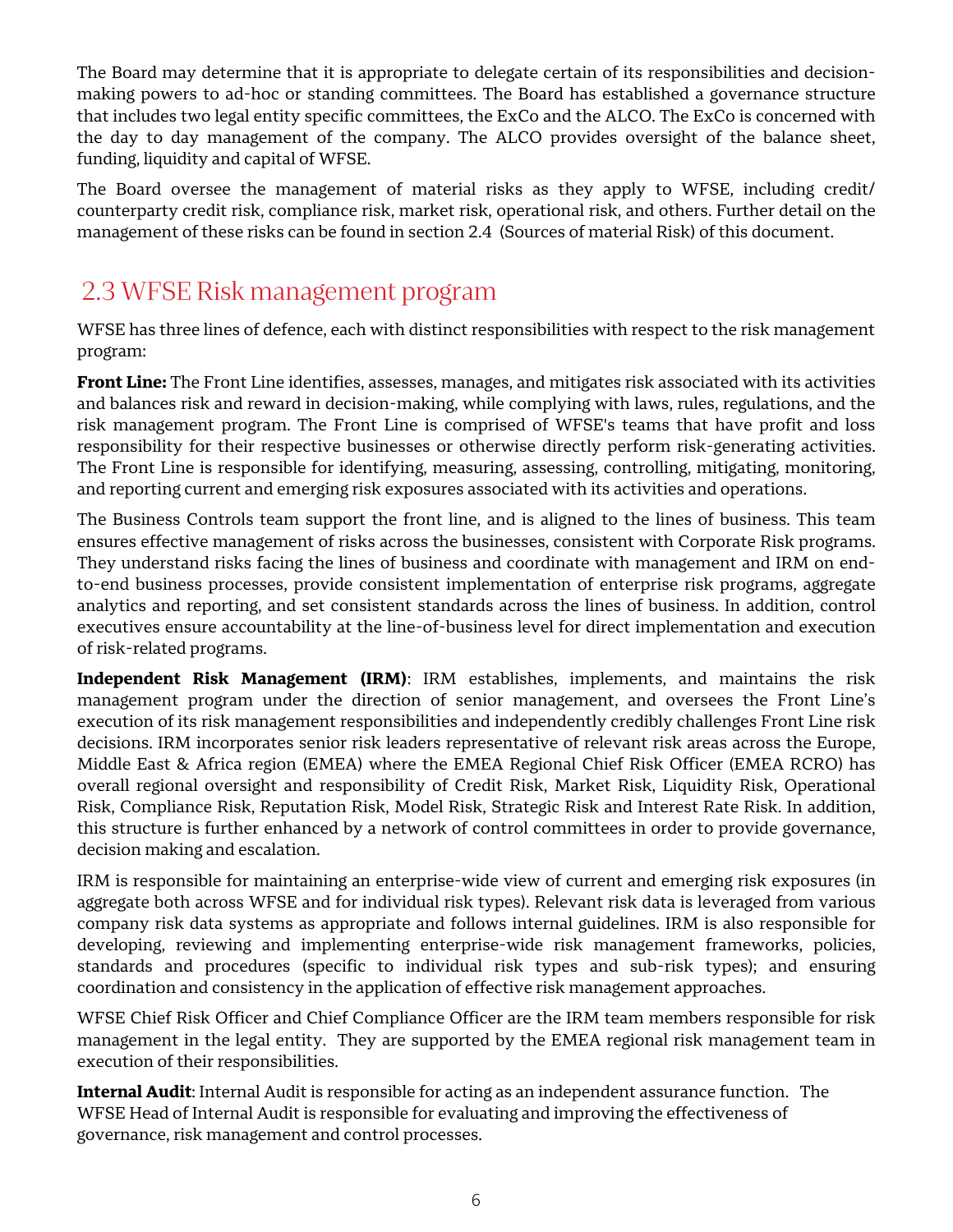Each line of defence generates risk, and each line of defence is responsible for managing the risk it generates in accordance with the Corporate Risk Management Framework.

 In addition to the three lines of defence, WSFE's control environment is further strengthened by Enterprise Control Activities (**ECA**), which are specialised activities performed within centralised Enterprise Functions with a focus on controlling a specific risk such as Data and Business Continuity Planning. Functions performing ECAs adhere to the Corporate Risk Management Framework and to the extent applicable, use the common risk tools and processes established by IRM.

 Risk Management in WFSE is subject to continuous review, improvement and augmentation as the business grows.

 Underpinning WFSE's risk management framework is a SoRA and a number of metrics which assist WFSE senior management and the Board in managing different types of risks to levels within established tolerances.

WFSE manages specific risk types according to a series of principles that are consistent with the overall

enterprise risk appetite.

 To quantify these principles at a high level, we maintain a series of risk appetite metrics, along with associated objectives. These metrics measure and bind the amount of risk that WFSE is prepared to take. The metrics are complemented by a set of qualitative risk appetite statements. Performance of the listed metrics will be reported to the Board of Directors quarterly.

 WFSE has established a Risk and Control Council to support, assist and advise senior management in carrying out its duty regarding Non-Financial and Financial Risks as well as Risk Programs, in accordance with Wells Fargo's Risk Management Framework.

 The Council additionally supports all WFSE Lines of Business including Markets and Banking Capital Markets, as well as EMEA Senior Management (via the Regional Risk Committee) in carrying out their respective oversight responsibilities to provide a holistic view of the WFSE legal entity risks.

 Further information about Wells Fargo global risk, capital and liquidity risk management approaches can be found by looking at the public disclosures of WFC on the investor relations site:

<https://www.wellsfargo.com/about/investor-relations/>

### 2.4 Sources of Material Risks and their Management

Key risk types are set out below, along with a summary of the risk management processes adopted:

#### Credit and Counterparty Credit Risk

 *C*redit Risk at WFSE arises from direct credit exposure to banks with which it has nostro deposit accounts and counterparty credit risk from securities sales activity (mostly settled on a T+2 delivery vs payment (DVP) (standard) settlement basis).

WFSE employs the following measures to mitigate Credit and counterparty credit risk (CCR):

- • Strong credit underwriting and approval of exposures in accordance with the WFSE Counterparty Credit Risk Policy.
- Regular reporting and monitoring of risks.

 Concentration risk is not a significant concern for WFSE given the short tenor of the securities buy/sell transactions and the granular nature of the overall portfolio, Concentration risks are mitigated by their consideration as part of limit approval processes and through their reporting and monitoring.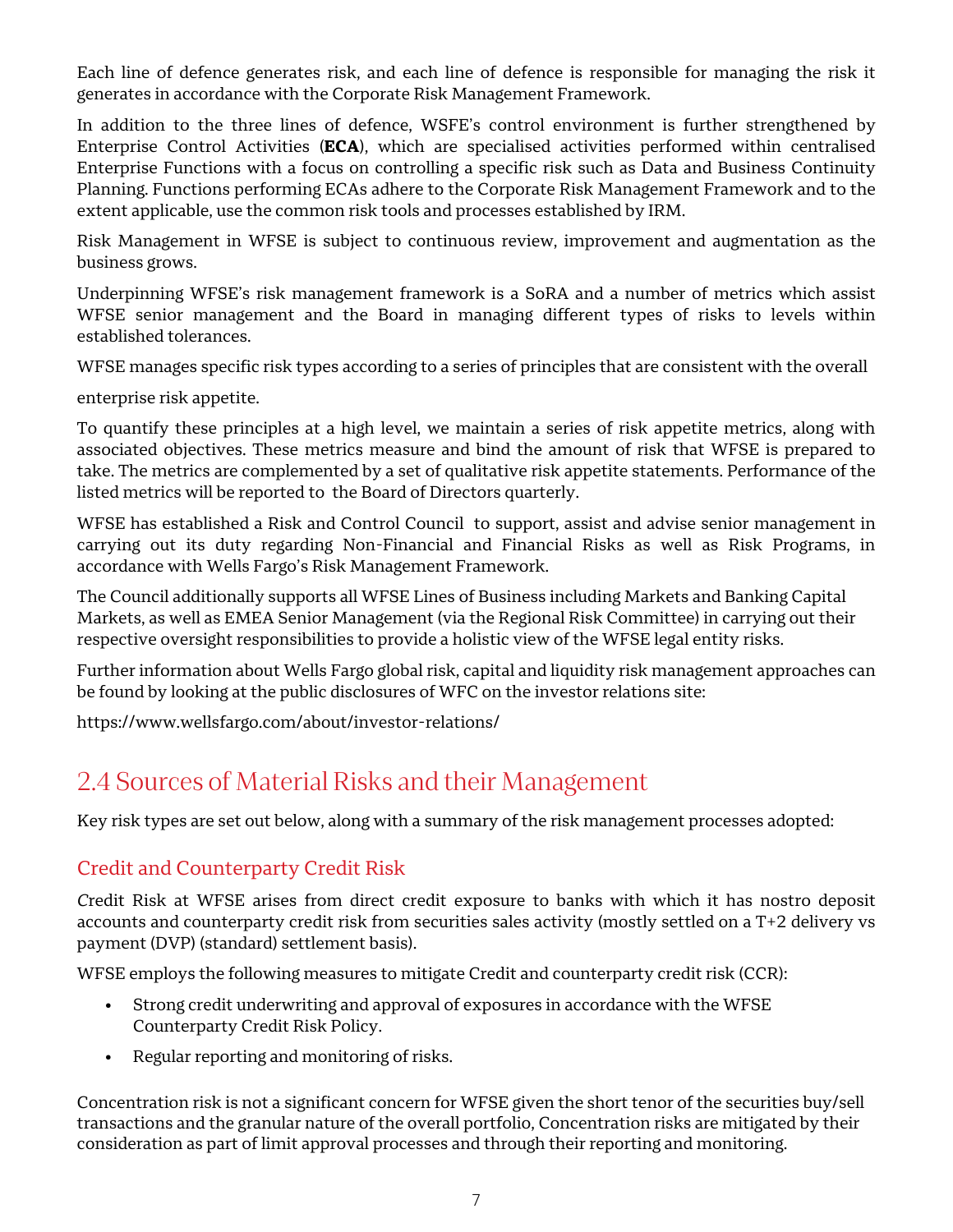#### Market Risk

 Market Risk in WFSE is very limited due to the narrow business model. It arises from movements in currency exchange rates leading to revaluation impacts on assets and liabilities not denominated in WFSE's functional currency.

WFSE employs the following measures to mitigate Market Risk:

- Management of and hedging of currency exposures within set limits;
- Regular reporting and monitoring of risks.

#### Compliance Risk

 The risk resulting from the failure to comply with laws (legislation, regulation, and rules) and regulatory guidance and the failure to appropriately address associated impact, including to customers. Compliance risk encompasses violations of applicable internal policies, program requirements, procedures, and standards related to ethical principles applicable to the banking organisation, Includes Conduct risk and Financial Crimes risk.

WFSE employs the following measures to mitigate Compliance Risk:

- • The execution of the compliance program is performed through a clearly articulated and well- defined three lines of defense construct, allocating responsibilities regarding compliance risk management between the front line, independent risk management, and Internal Audit;
- • Maintenance of policies, procedures, and reference documents to manage compliance risks in support of its compliance program;
- Maintenance of regulatory obligations in a regulatory inventory;
- Reviews and challenge of compliance-related issue management activities;
- • Testing and validation of compliance issues and risks to inform ongoing risk and control selfassessment activities;
- Regular reporting and monitoring of risks.

#### Model Risk

 The risk arising from the potential for adverse consequences from decisions made based on model output that may be incorrect or used inappropriately.

WFSE Model Risk is managed by the following processes:

- • a Corporate Model Risk team perform governance and validation activities for all WFSE models, applying company wide policy and standards. These standards cover model implementation testing, change control, and periodic review and validation activities to ensure WFSE models are performing as intended.
- • Model performance and significant findings are monitored through regular monitoring and reporting.

#### Operational Risk

 Operational risk is defined as the risk of loss or damage to WFSE, resulting from inadequate or failed internal controls, processes, people, and systems or from external events. Operational risk is inherent in all of the Company's activities and must be managed by all Company personnel. In order to define overall accountability for operational risk, the full spectrum of operational risk's (i.e. level two risks) are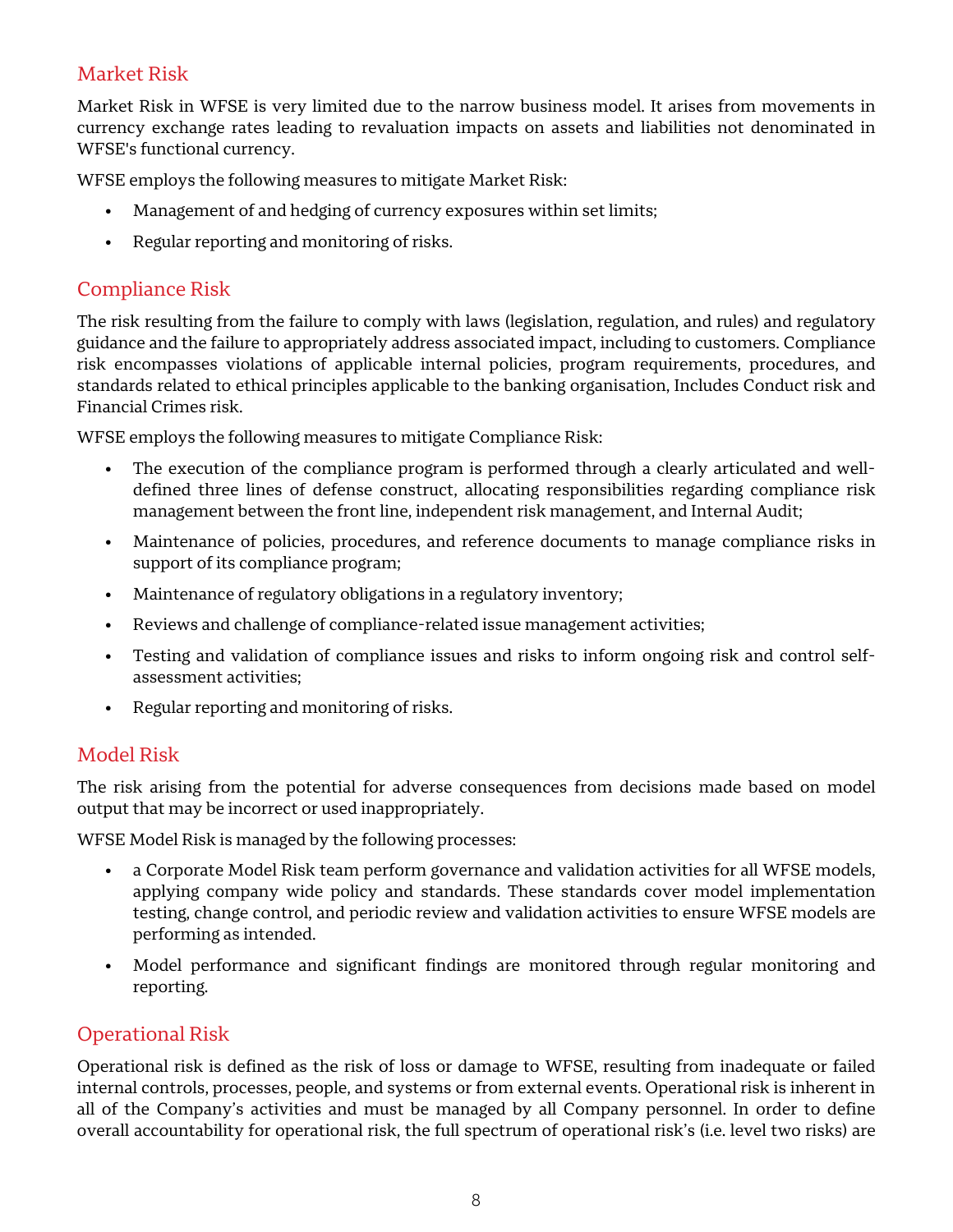aligned to risk program coverage models consisting of three primary risk types operational, compliance and model.

#### **Risk Type Coverage**

 Wells Fargo has identified and classified all operational risks that it faces as a result of its activities. The Operational Risk Business Oversight (**ORBO**) function, in partnership with Operational Risk type teams, executes oversight, associated with the following risk types that fall under the direct responsibility of the CORO (Chief Operational Risk Officer). They include:

| <b>Business Continuity Risk</b> | <b>Information Risk Management</b>               |
|---------------------------------|--------------------------------------------------|
| Data Management Risk            | <b>Information Security Risk</b>                 |
| <b>External Fraud Risk</b>      | Safety and Physical Security Risk                |
| Fiduciary & Investment Risk     | <b>Technology Risk</b>                           |
| <b>Financial Reporting Risk</b> | Third-Party Risk                                 |
| Human Capital Risk              | <b>Transaction Processing and Execution Risk</b> |

 Operational Risk Management practices are continuously being enhanced and there is an ongoing programme to introduce improvements in the approach and execution adopted by WFSE.

#### Liquidity Risk

 The risk arising from the inability of WFSE to meet obligations when they come due, or roll over funds at a reasonable cost, without incurring heightened losses.

 WFSE has in place a liquidity risk and limit framework which has a combination of qualitative and quantitative measures underpinning it. WFSE maintains liquidity resources sufficient to stay within limits during normal market conditions and periods of liquidity stress.

As at 31 $^{\rm st}$  December 2021, WFSE held liquid assets well in excess of the regulatory minimum. WFSE maintains an Internal Liquidity Adequacy Assessment Process (**ILAAP**) that provides an assessment of the level of liquidity necessary to hold against the risks to which it is exposed. Liquidity risk appetite boundaries are calibrated as part of the ILAAP process and these are subject to regular monitoring.

#### Reputation Risk

 The risk arising from the potential that negative stakeholder opinion or negative publicity regarding WFSE's business practices, whether true or not, will adversely impact current or projected financial conditions and resilience, cause a decline in the customer base, or result in costly litigation. Stakeholders include employees, customers, communities, shareholders, regulators, elected officials, advocacy groups, and media organisations.

WFSE has adopted the following processes to manage Reputational Risk, associated with its business:

- • A Reputational Risk Council has been established that provides senior management a forum to which reputational risk items can be escalated and dispositioned appropriately.
- • Guidance document has been published, and distributed to WFSE Business Divisions to ensure the staff members are aware of the items that require escalation.
- Key Reporting Indicators have been established and are reported and monitored regularly.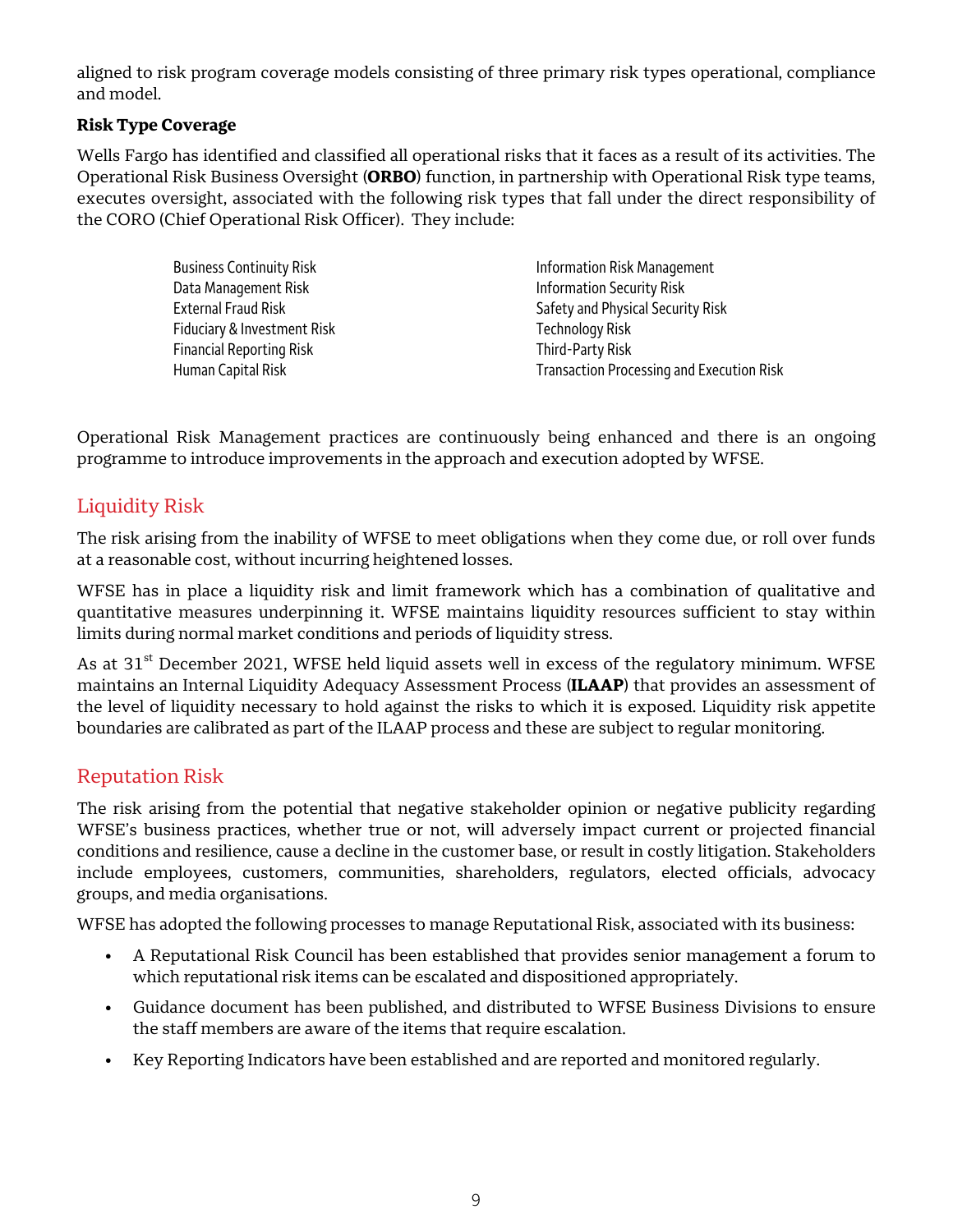#### Strategic Risk

 The risk to earnings, capital, or liquidity arising from adverse business decisions, improper implementation of strategic initiatives or inadequate responses to changes in the external operating environment.

WFSE has adopted the following processes to manage Strategic Risk, associated with its business:

- • The ICAAP provides an assessment of the level of capital necessary to hold against the risks to which it is exposed;
- • The WFSE Strategic Planning process includes a risk assessment, both of which are are subject to a comprehensive risk review and challenge process, with key findings reported to management and Board as part of the plan approval process.
- • SORA metrics and key risk indicators have been established for WFSE and are subject to regular monitoring and reporting.

#### Environmental, Social and Governance Factors

 Wells Fargo views environmental, social and governance factors (ESG) as global challenges that present significant impacts for businesses and communities around the world. Wells Fargo is committed to mitigating the impacts of ESG factors related to its activities and to partner with key stakeholders, including communities and customers, to do the same. Wells Fargo continues to develop its monitoring of ESG factors as risk drivers that may generate risk. Wells Fargo expects that ESG factors will increasingly impact the risk types it manages, and it will continue to integrate ESG factors into its risk management program as its understanding of such factors changes and risks driven by it evolve.

### 2.5 Adequacy of risk management arrangements

 The Board believes that the risk management framework in place is adequate and proportionate given the size and complexity of the firm. The framework is embedded and guided by a clearly articulated tolerance for the type of risks faced via the SoRA, which itself is informed by a detailed, robust and regular assessment of material risks. Furthermore, ongoing governance forums allow monitoring of the inherent risk, management effectiveness and residual risk on a periodic basis. It also allows for breaches of qualitative or quantitative risk appetite and/or tolerances to be monitored in line with strategy and business model changes in a timely fashion.

 The Board acknowledges that the current macroeconomic environment leads to some uncertainty, however they remain comfortable that the risk profile of the firm remains aligned with the business strategy and the risks posed are mitigated through the systems of controls and senior management oversight that have been implemented throughout the firm.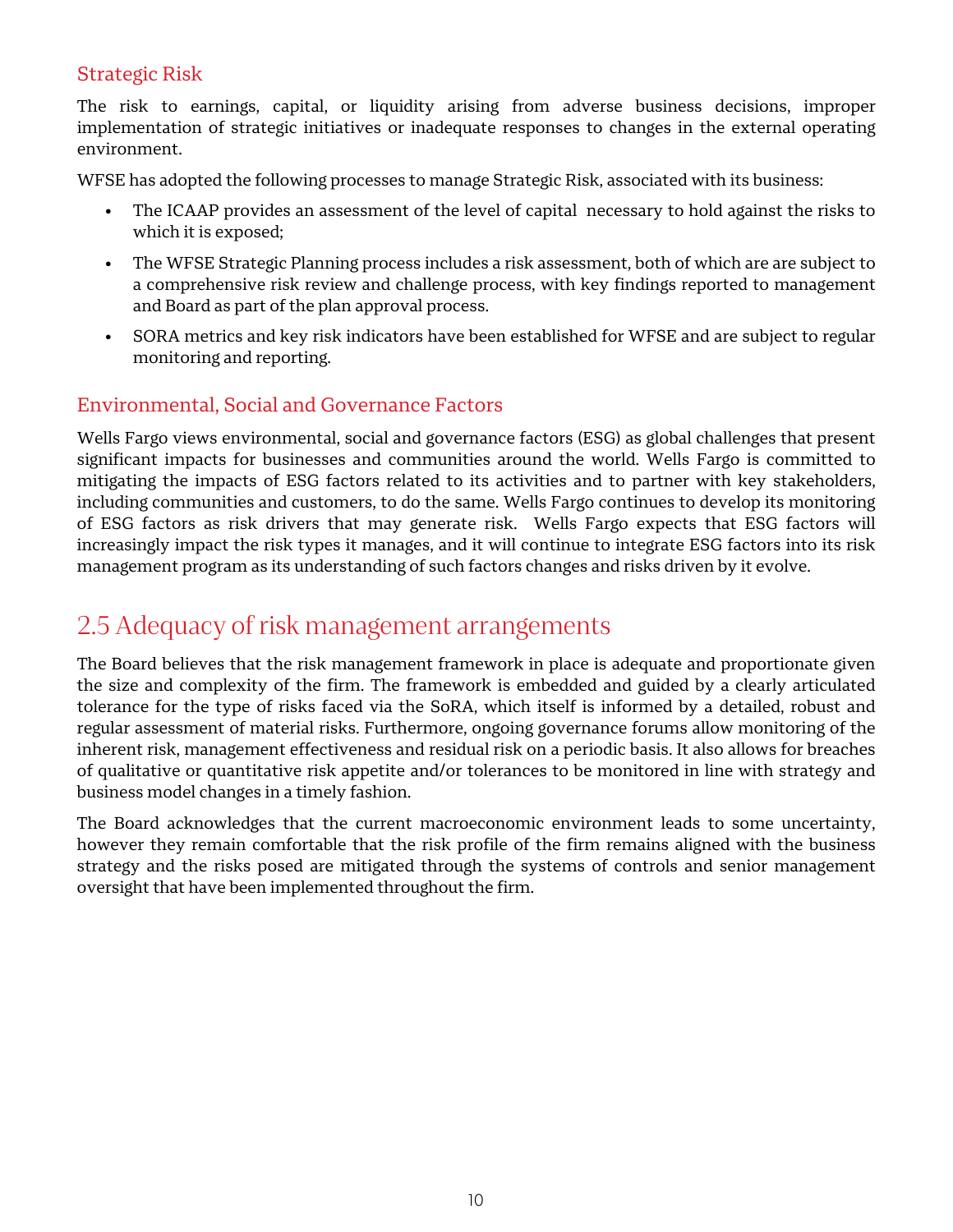# <span id="page-10-0"></span>3. Capital Adequacy

 Senior management reviews capital and liquidity level on an ongoing basis in the light of changing risk appetite, business needs and changes in the external business and regulatory environment. WFSE undertakes an Internal Capital Adequacy Assessment Process (ICAAP) at least annually which provides the Board with an assessment of its risks and the level of capital necessary to hold against these risks having considered mitigating factors.

 The ICAAP uses stress tests that identify the additional impacts on the Firm's ability to meet its capital needs as a result of changes in the external environment, taking into account available management actions.

 Capital adequacy risk appetite and early warning indicator boundaries are calibrated as part of the ICAAP process and these are subject to regular monitoring.

The table below sets out key ratios used to monitor capital adequacy:

#### **Table 2 - WFSE Own Funds and Capital Ratios**

|                                               | 31 Dec 2021<br>Euro'000s | 31 Dec 2020<br>Euro'000s |
|-----------------------------------------------|--------------------------|--------------------------|
| <b>Own Funds</b>                              |                          |                          |
| Common Equity Tier 1 (CET1)                   | 121,122                  | 119,699                  |
| Tier 1 Capital (T1)                           | 121,122                  | 119,699                  |
| <b>Total Capital</b>                          | 121,122                  | 119,699                  |
| <b>IFR Capital ratios</b> (See note 1)        |                          |                          |
| CET1 to capital requirements ratio            | 2,454%                   |                          |
| T1 to capital requirements ratio              | 2,454%                   |                          |
| Total capital to capital requirements ratio   | 2,454%                   |                          |
| CET1 Ratio (Using RWA equivalent; See note 2) | 196%                     | 111%                     |

 **Note 1:** IFR Capital ratios are calculated as a capital measure (CET1; T1 or Total Capital) divided by the own funds requirements under IFR (set out below in section 4).

 **Note 2:** A ratio based on an RWA equivalent (calculated as IFR own funds requirement divided by 8%) has also been presented to allow for year on year comparison. WFSE's ratio has improved year on year primarily due to the changing prudential regime whereby IFR yields a lower own funds requirement than CRR.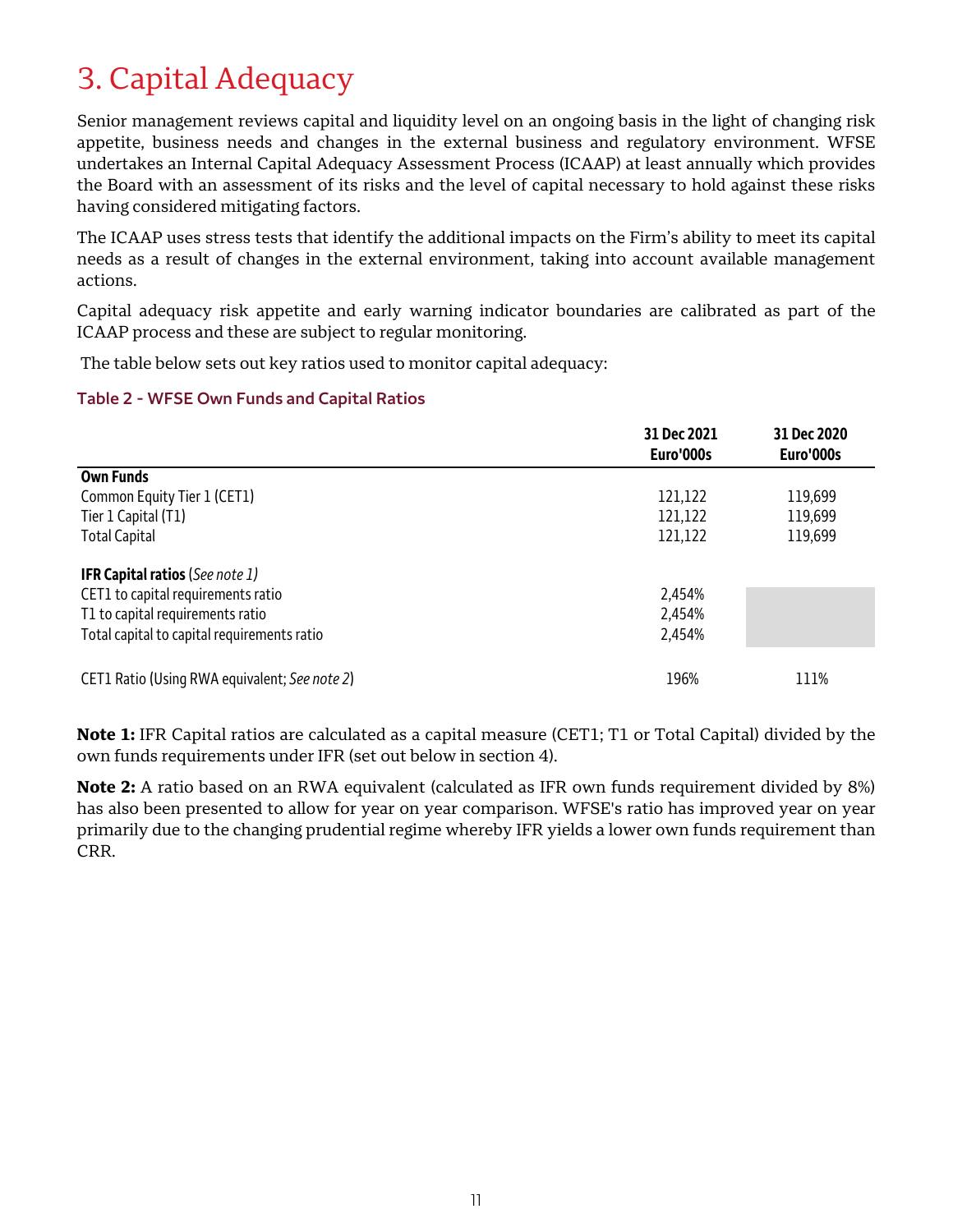# <span id="page-11-0"></span>4. Own Funds

The following table reconciles the regulatory own funds to the audited financial statements:

#### **Table 3 - WFSE Own funds and reconciliation to financial statements**

|                                            |                             | 31 Dec 2021<br>Euro'000s |                          |
|--------------------------------------------|-----------------------------|--------------------------|--------------------------|
|                                            |                             | <b>Financial</b>         |                          |
|                                            | <b>Regulatory own funds</b> | statements               | <b>Reconciling items</b> |
| CET1 Capital: Instruments and reserves     |                             |                          |                          |
| Paid up capital instruments                | 148,877                     | 148,877                  |                          |
| Retained earnings                          | (27, 755)                   | (27, 755)                |                          |
| Other reserves                             |                             |                          |                          |
| CET1 capital before regulatory adjustments | 121,122                     | 121,122                  |                          |
| CET1 capital: Regulatory adjustments       |                             |                          |                          |
| Total regulatory adjustments to CET1       |                             |                          |                          |
| CET1 capital after regulatory adjustments  | 121,122                     | 121,122                  |                          |
| <b>Total own funds</b>                     | 121,122                     | 121,122                  |                          |

#### **Capital Instruments main features**

The table below sets out WFSE's capital instruments and capital ratios:

#### **Table 4 - Own Funds**

|                                                            | 31 Dec 2021<br>Euro'000s |
|------------------------------------------------------------|--------------------------|
| <b>CET1 capital: instruments and reserves</b>              |                          |
| Capital instruments and the related share premium accounts | 148,877                  |
| of which: Capital instruments <sup>2</sup>                 | 148,877                  |
| Retained earnings                                          | (27, 755)                |
| CET1 capital before regulatory adjustments                 |                          |
|                                                            | 121,122                  |
| CET1 capital: regulatory adjustments                       |                          |
| <b>CET1</b> capital                                        |                          |
|                                                            | 121,122                  |
| <b>Tier 1 capital</b>                                      | 121,122                  |
| Total capital $(TC = T1 + T2)$                             | 121,122                  |

j  $^{\text{2}}$  Capital instruments are fully comprised of issued and fully paid up ordinary share capital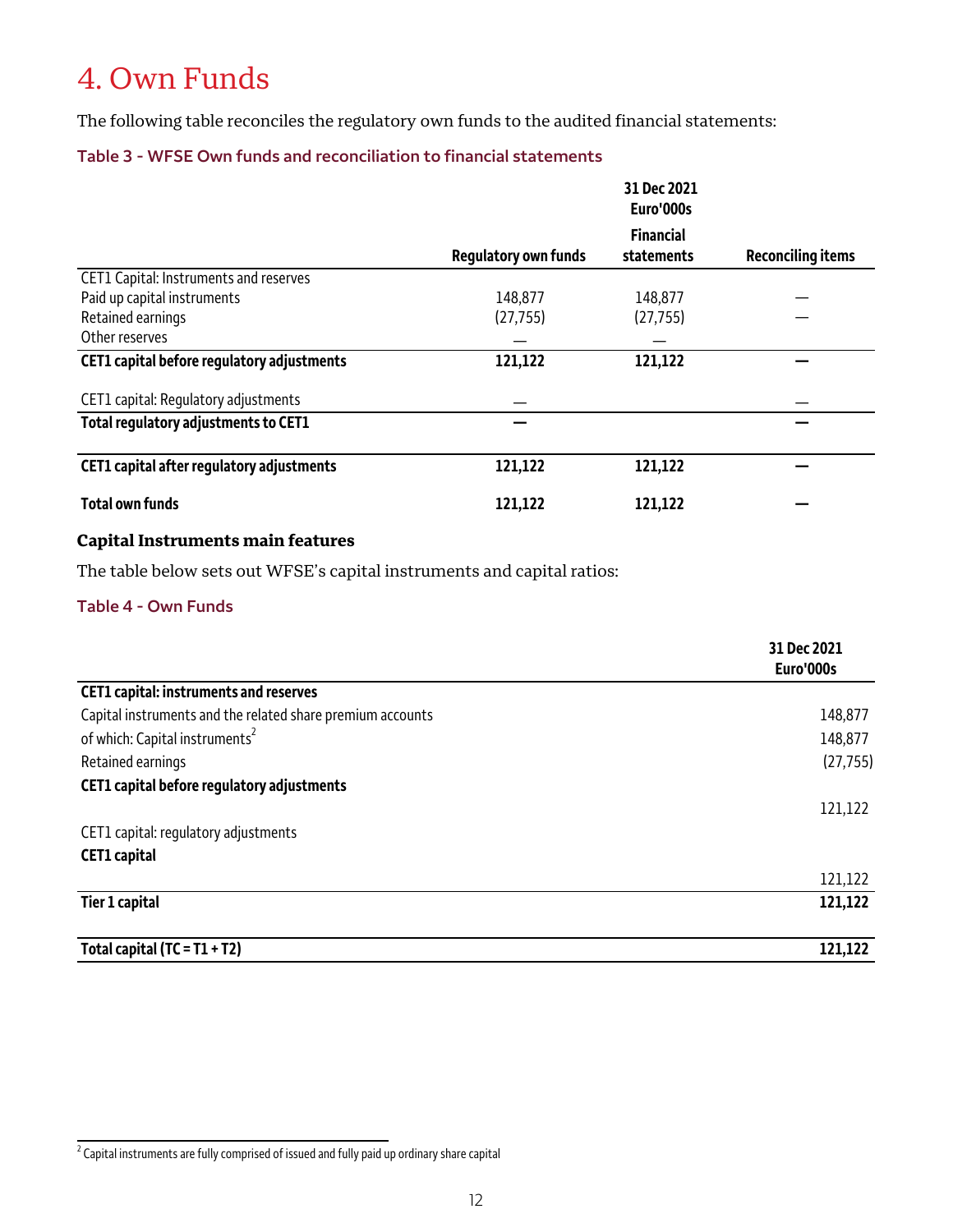# <span id="page-12-0"></span>5. Capital Requirements

 WFSE calculates its Pillar 1 capital requirements under the IFR. The table below sets out how WFSE's Pillar 1 own funds requirement is calculated. Fixed overhead requirement is the limiting factor. 2020 year end capital requirements were calculated under requirements laid down in the CRR. These are not directly comparable to the IFR calculations and, therefore, have not been disclosed below. Please refer to the 2020 WFSE Pillar 3 disclosures for these figures.

#### **Table 5 - Capital Requirements**

| 31 Dec 2021    |
|----------------|
| <b>EUR'000</b> |
| 4,936          |
|                |
| 750            |
| 4,936          |
| 624            |
| 0              |
| 0              |
| 0              |
| 624            |
| 130            |
| 494            |
|                |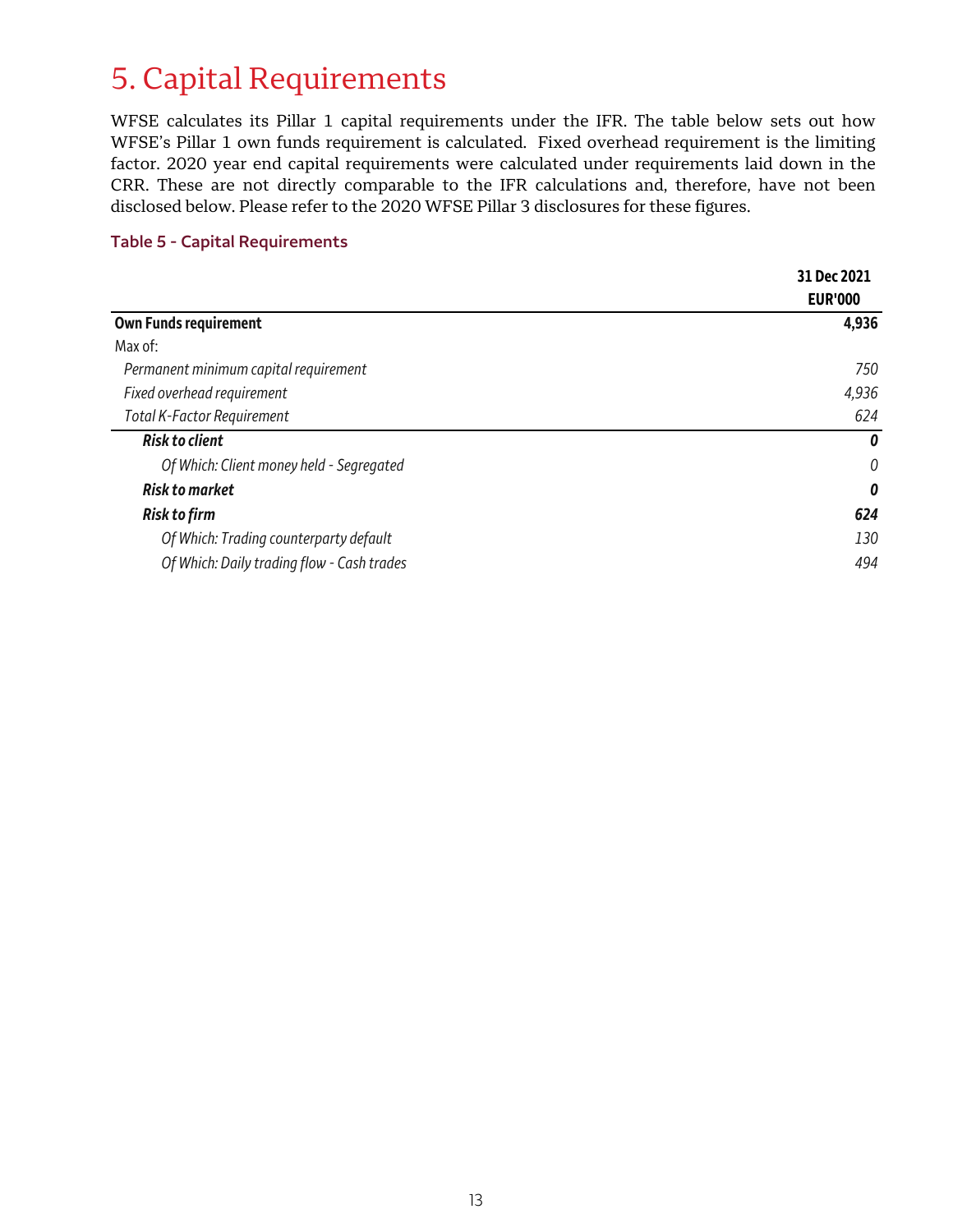# <span id="page-13-0"></span>6. Remuneration

 WFSE's ultimate parent company, Wells Fargo & Company ("**Wells Fargo**") has developed enterprise- wide remuneration policies and practices, namely the Wells Fargo Incentive Compensation Risk Management Policy, Performance Management Policy and other key policies ("**Corporate Policy and Practices**"). The WFSE Remuneration Policy together with the Corporate Policy and Practices set out the remuneration policy for WFSE. The WFSE Chief Executive Officer ("CEO") has responsibility to oversee the implementation of the Wells Fargo remuneration policies and practices in WFSE.

 In previous years the WFSE Board delegated the oversight of the implementation of the remuneration policy, compliance with the remuneration code for all WFSE employees, including Identified Staff, to the EMEA Remuneration Committee (ERC). Remuneration is regulated in articles L511-57 to L511-88 of the French Financial and Monetary Code as completed by the French Order dated on 3 November 2014.

 The WFSE CEO provides oversight of remuneration matters on behalf of the WFSE Board, including the WFSE Identified Staff list and their risk assessment. The board are responsible for annual approval of the WFSE Remuneration Policy (the "Remuneration Policy").

 The purpose of the WFSE Remuneration Policy is to ensure that WFSE (as authorized and regulated by  the "*Autorité de contrôle prudential et de résolution* ("**ACPR**") and the "*Autorité des marchés financiers* ("AMF")) complies with the principles and requirements applying to investment firms regarding remuneration as set out in the Capital Requirements Directive IV ("**CRD IV**") as transposed into French law by means of Ordinance (Ordonnance) n° 2014-158 of February 20, 2014 (the Ordinance), Decree (Décret) n° 2014-1316 of November 3, 2014 (the Decree), and several ministerial orders (Arrêtés) of November 5, 2014 (the Orders). For the purposes of clarity, the EBA Guidelines on Sound Remuneration Policies dated 21 December 2015 and other relevant materials produced by the EBA (the "**EBA Guidelines**" and together with the requirements that relate to remuneration in the EU Capital Requirements Directive, as amended from time to time ("**CRD IV**"), as transposed into French law, the "**Remuneration Requirements**") have been considered in developing this policy. In light of the midyear introduction of the Investment Firms Regulation/Directive ("**IFR/D**"), WFSE has applied the CRDIV remuneration rules in respect of remuneration for the entire 2021 performance year, following agreement with the ACPR.

 The Remuneration Policy is designed so that excessive risk taking is not encouraged within WFSE and to enable WFSE to achieve and maintain a sound capital base.

#### Governance

 The WFSE CEO has delegated responsibility from the board to oversee the effective implementation and application of the Remuneration Policy and remuneration practices of the Company and ensure that the Company rewards individuals fairly and responsibly. The Corporate Policy and Practice applies to WFSE employees and subject to those requirements, the CEO is responsible for the review and oversight of the remuneration of WFSE staff.

The WFSE Board is responsible for:

- a. reviewing and monitoring WFSE's strategy as it relates to remuneration design for Identified Staff including a review of the structure of incentive compensation so that it aligns with appropriate risk-taking;
- b. reviewing the methodology used to determine WFSE Identified Staff as determined by the Wells Fargo EMEA Remuneration Steering Group ("ERSG") and overseeing and approving the list of WFSE Identified Staff on an annual basis;
- c. approving the total annual amount of performance related pay/incentives for WFSE Identified Staff roles employed by WFSE and under the supervision of the Board (including line by line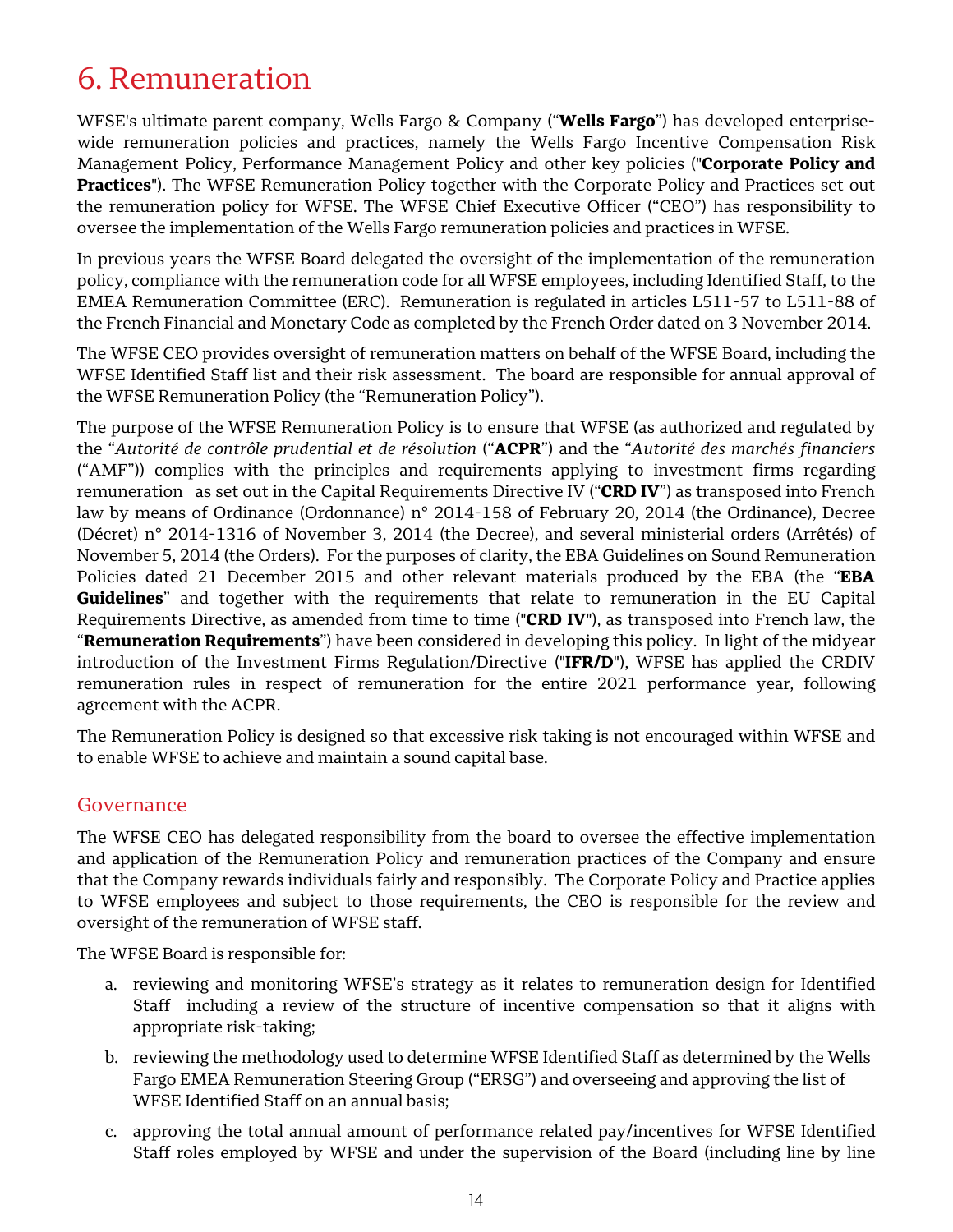assessment of annual performance and compensation data).

- d. satisfying itself from time to time, and in any event on a not less than annual basis, that the WFSE remuneration policies meet French regulatory requirements;
- e. determining the WFSE Remuneration Policy and reviewing and approving it on an annual basis;
- f. in determining the Remuneration Policy, to take into account all factors which it deems necessary or desirable, including relevant legal and regulatory requirements, promoting sound and effective risk management, considering the Company's risk appetite and ensuring that WFSE's remuneration practices and arrangements reward people fairly and responsibly, align with appropriate levels of risk-taking and WFSE's business strategies, objectives, values and the long-term interests of WFSE;
- g. supervising the application of WFSE's remuneration policies and remuneration practices, including the WFSE Remuneration Policy for WFSE's Identified Staff, reviewing regulatory reports and required public disclosures on remuneration and internal reports on the effectiveness of variable remuneration arrangements;
- h. providing performance feedback for Key Function Holders which will serve as an input to the standard Wells Fargo performance management and compensation process.
- i. considering any other matter referred to it by the ERSG, as appropriate;

#### Remuneration Philosophy and Structure

#### Remuneration Philosophy

 WFSE's remuneration policy and framework is consistent with Wells Fargo's key compensation principles:

- a. **Pay for performance.** Compensation is linked to company, business line, and individual performance, including meeting regulatory expectations and creating long-term value consistent with the interests of shareholders.
- b. **Promote effective risk management.** Compensation promotes effective risk management and discourages imprudent or excessive risk-taking.
- c. **Attract and retain talent.** People are one of WFSE's competitive advantages. Therefore, compensation helps attract, motivate, and retain people with the skills, talent, and experience to drive superior long-term company performance.

#### Remuneration Structure

 For the purposes of this WFSE Remuneration Policy, *remuneration* consists of all forms of payments or benefits made directly by, or indirectly but on behalf of, WFSE in exchange for professional services rendered by WFSE staff. Total remuneration of WFSE staff, including Identified Staff, may comprise a mix of fixed remuneration (i.e. base salary, fixed allowances – including role-based allowances, non- discretionary pension and other benefits) and variable remuneration (i.e. annual and deferred incentives).

 Both components of remuneration (fixed and variable) may include monetary payments or benefits (such as cash, equity, or equity-linked instruments) or non-monetary benefits (such as health insurance, fringe benefits etc.). Ancillary payments or benefits that are part of a general, non-discretionary, Wells Fargo-wide policy and pose no incentive effects in terms of risk assumption are not covered by this WFSE Remuneration Policy. There is a clear distinction in the criteria for setting fixed remuneration and variable remuneration: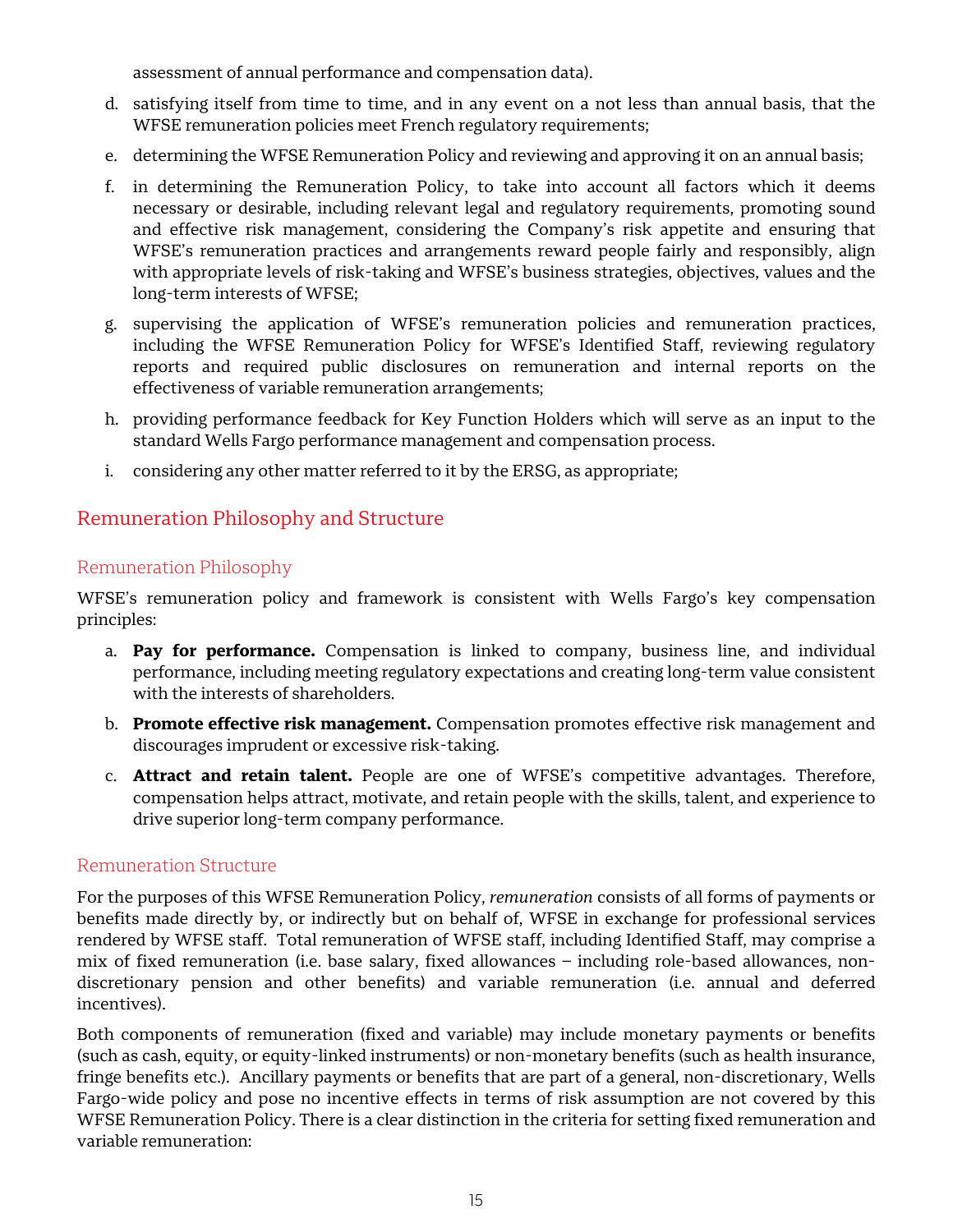**Fixed Remuneration:** Wells Fargo sets a base salary target for each job, considering local market survey data, the skills and experience required for the job, and the appropriate proportion of variable compensation. An appropriate, competitive base salary range is then identified. Generally, employees are paid a rate of base salary within the identified range for the job, considering their individual skills and experience. Based on market pricing analysis of external market data surveys, Corporate Human Resources determines the remuneration structure, factoring differences in remuneration levels due to geographic locations. To the extent a functional job title is not available Corporate Human Resources will determine an appropriate match until a functional job title is identified.

 **Variable Remuneration:** An incentive target is set for most jobs and is informed by market data and careful consideration is given so that the mix of remuneration (fixed and variable) does not provide total cash compensation in excess of the job's Total Compensation maximum (or other risk appropriate) limit. Variable Remuneration outcomes are also determined by the performance measures and risk adjustments set out in the Corporate Policies and Practices as well as individual performance outcomes measured against performance objectives. The WFSE HR team use these targets to support equitable and appropriate pay recommendations to WFSE management and other key compensation decisionmakers.

 Further detail on determining Fixed and Variable remuneration is found in the Corporate Policies and Practices. WFSE sets an appropriate ratio and ensures there is an appropriate balance between the fixed and variable components of total remuneration. As such:

- • The level of fixed remuneration is sufficiently high to allow a fully flexible policy, including the possibility to pay no variable remuneration component.
- The ratio of variable to fixed remuneration for each Identified Staff is capped at 200%.
- • Typically, the remuneration of independent control functions is predominantly fixed, to reflect the nature of responsibilities.

 Total variable remuneration is generally contracted where subdued or negative financial performance of WFSE or the business unit in which the employee works occurs, considering current remuneration and any reductions in previous payouts. In addition, variable remuneration may be affected:

- If payment or vesting is not sustainable according to the financial position of WFSE,
- • If total proposed variable remuneration may limit the ability to strengthen the capital base of WFSE, or By the individual's performance against their objectives for the relevant performance period.

#### Risk Management and Considerations

 Performance measures are specifically adjusted for risk considerations and allocation of incentive spend is directly related to this.

 In particular, at the EMEA-wide level, the EMEA Chief Risk Officer presents an annual assessment of risk considerations over and above the mechanisms within incentive plans to the ERRRC. The ERRRC provides updates (and, if relevant, recommendations) to the WFSE Board on the outcome of its assessments throughout the year. This would include *ex-ante* assessment of current and future risks and the timing and likelihood of receiving potential future revenues.

 WFSE's remuneration practices are designed to avoid conflicts of interest with clients and regulatory obligations, in particular with regard to using profit-based measures to determine financial performance of both the individual and business units and the assessment of non-financial performance. In alignment with the Wells Fargo Risk Management Framework, employees of WFSE's control functions (Compliance, Risk, Finance and Internal Audit) are independent from the business units they oversee, have appropriate authority, and paid in accordance with the achievement of the objectives linked to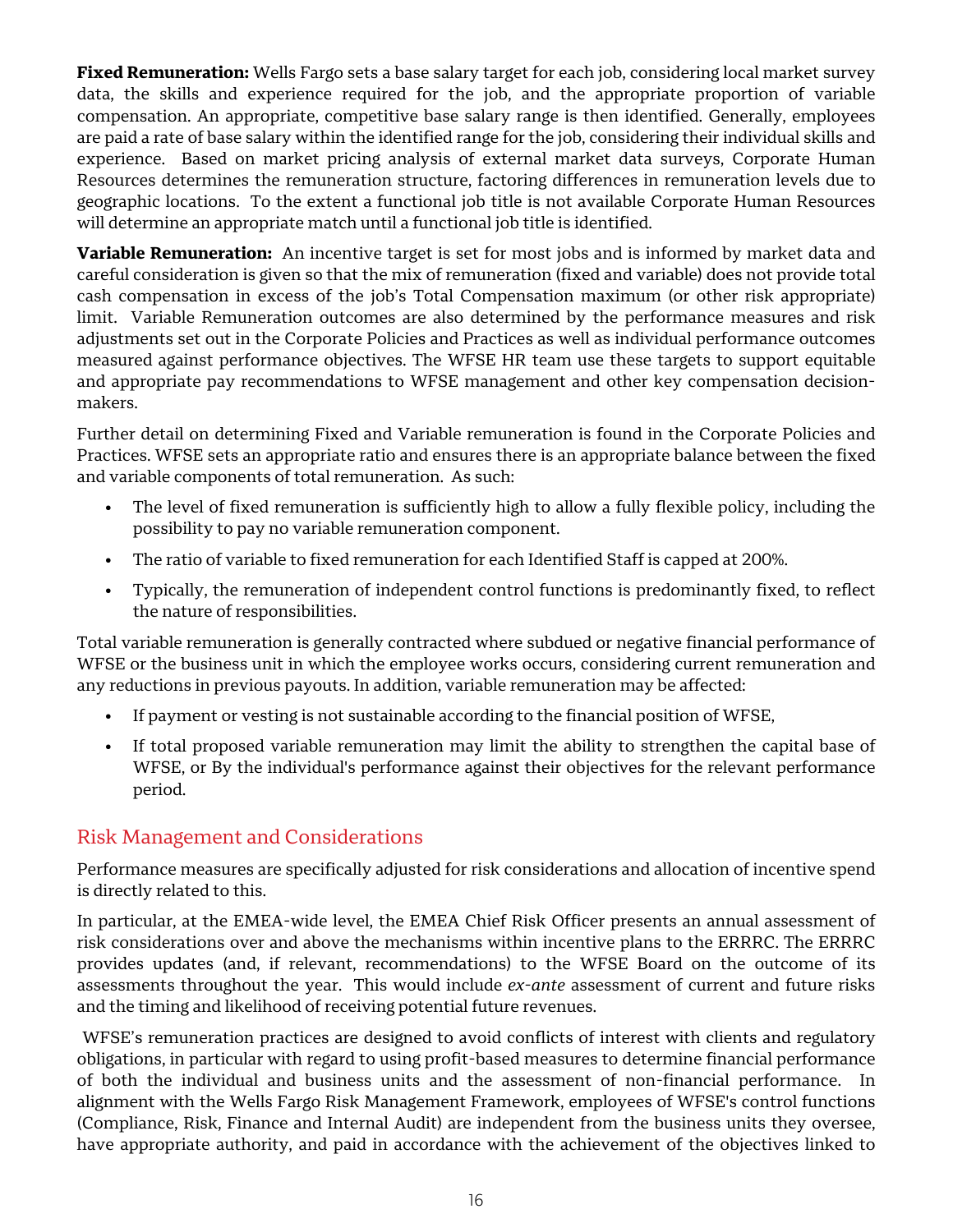their functions, independent of the performance of the business areas they control. Methods used for determining the variable remuneration of control functions do not compromise staff's objectivity and independence. To assure this, Wells Fargo has adopted a corporate standard applicable to the incentive compensation arrangements for control functions, the key features of which are as follows:

- • All incentive-eligible control function employees must be subject to the Wells Fargo Bonus Plan. They are not eligible for incentive compensation under any other incentive compensation arrangement, including any which relate to business performance.
- • Control functions may not have a financial performance objective unless it is related to expense management, business strategy, or risk mitigation activities.

 All WFSE incentive plans, including those with sales incentive targets, have robust risk management controls and are subject to the employee meeting risk and compliance objectives. All WFSE employees are prohibited from undertaking personal hedging strategies or remuneration and liability-related insurance to undermine the risk alignment effects embedded in their remuneration arrangements. They are also subject to the EMEA Personal Account Dealing Policy, which requires them to declare personal dealing accounts for themselves and connected persons and attest annually that they have declared all such accounts and the necessary steps are taken to ensure that all associated trades are monitored.

#### Additional Requirements applicable to Identified Staff $^3$

Variable remuneration paid to Identified Staff must satisfy all of the following requirements:

- • Bonus Cap. The variable component of remuneration may not exceed 100% of the fixed component of total remuneration except where the shareholders or owners or members of an institution approve a higher maximum level of the ratio between the fixed and variable components of remuneration provided that the overall level of the variable component shall not exceed 200% of the fixed component of the total remuneration.
- • Deferral Requirement. At least 40% of the variable remuneration paid must be deferred over at least three to five years, with awards vesting after a minimum of one year and no faster than on a pro-rata basis. For Identified Staff whose total variable remuneration is of a "particularly high amount," at least 60% of variable remuneration must be deferred over at least three to five years, with awards vesting after a minimum of one year and no faster than on a pro-rata basis. For non- UK regulated entities total variable pay in excess of the higher of GBP 500,000 or EUR 500,000 converted as at the euro/sterling exchange rate published on the European Commission's website as at December in the year for which variable pay is awarded, 60% of the Identified Staff team member's total variable pay shall be deferred. The length of the deferral period must be established in accordance with the business cycle, the nature of the business, its risk and the activities of the Identified Staff individual in question.
- • Contingent Capital Requirement. At least 50% of variable remuneration (whether paid upfront or deferred) must be paid in shares, share-linked instruments or equivalent non-cash instruments (i.e., "Contingent Capital"). Any Contingent Capital award is subject to minimum transfer retention periods.
- • Performance Adjustment ("Malus and Clawback"). Wells Fargo shall ensure that any variable remuneration, including a deferred portion, is paid or vests only if it is sustainable according to

 $^3$  The definition of 'Identified staff' includes any individual who meets any of the criteria set out in Articles 3 to 5 of Commission Delegated Regulation (EU) No 604/2014 (criteria to identify categories of staff whose professional activities have a material impact on an institution's risk profile).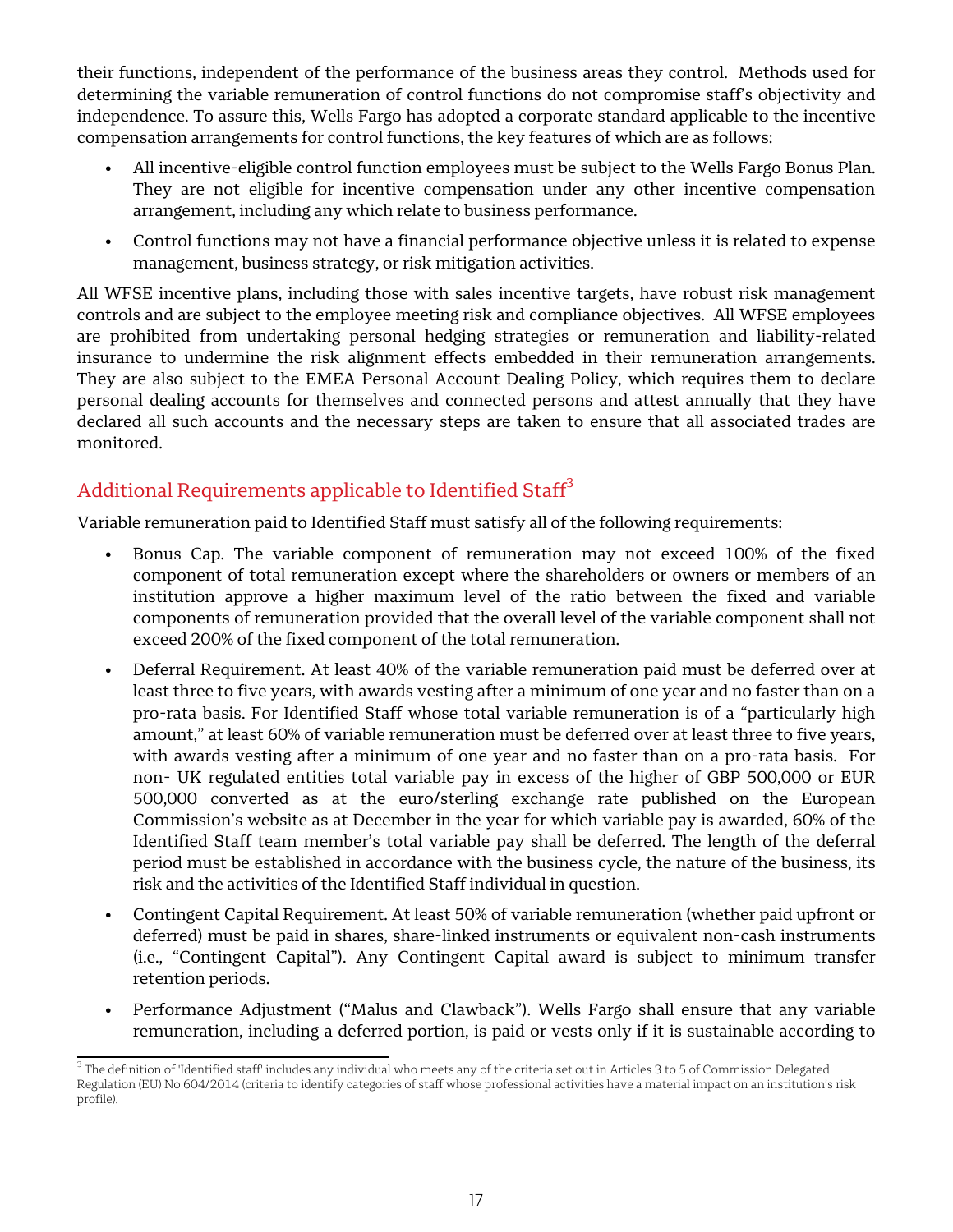the situation of Wells Fargo as a whole, and justified according to the performance of Wells Fargo, the business unit and Identified Staff individual concerned. Accordingly, Wells Fargo has the ability to reduce awarded but unvested deferred variable remuneration (including both share- based and cash-based components) and/or to clawback vested deferred variable remuneration in situations Wells Fargo determines a malus event has occurred. Malus events include, at a minimum, situations where:

- a. Wells Fargo has been required to materially restate any significant financial statement covering any part of the year for which the award was granted;
- b. any portion of the Identified Staff team member's award was based on any materially inaccurate financial statement or any other materially inaccurate performance criteria;
- c. Wells Fargo has determined that the Identified Staff team member committed misconduct or a serious error in the performance of the Identified Staff team member's job;
- d. Wells Fargo has determined that the Identified Staff team member's business unit and/or Wells Fargo has experienced a material downturn in financial performance;
- e. Wells Fargo has determined that the Identified Staff team member's business unit and/or Wells Fargo has experienced a material failure of risk management;
- f. Wells Fargo considers it is necessary to do so in order to comply with any laws, regulatory requirement or guidance by which it is bound;
- g. Wells Fargo and/or the Identified Staff team member's business unit incurred significant increases in its economic and regulatory capital base;
- h. any regulatory sanctions have been imposed where the Identified Staff team member's conduct contributed to the sanction; or
- i. matters comparable in severity and materiality to those set out in (a) to (h) above (relating to the team member's behaviour and/or impact on Wells Fargo) such as, but not limited to, a violation of Wells Fargo policies or Code of Ethics and Business Conduct.